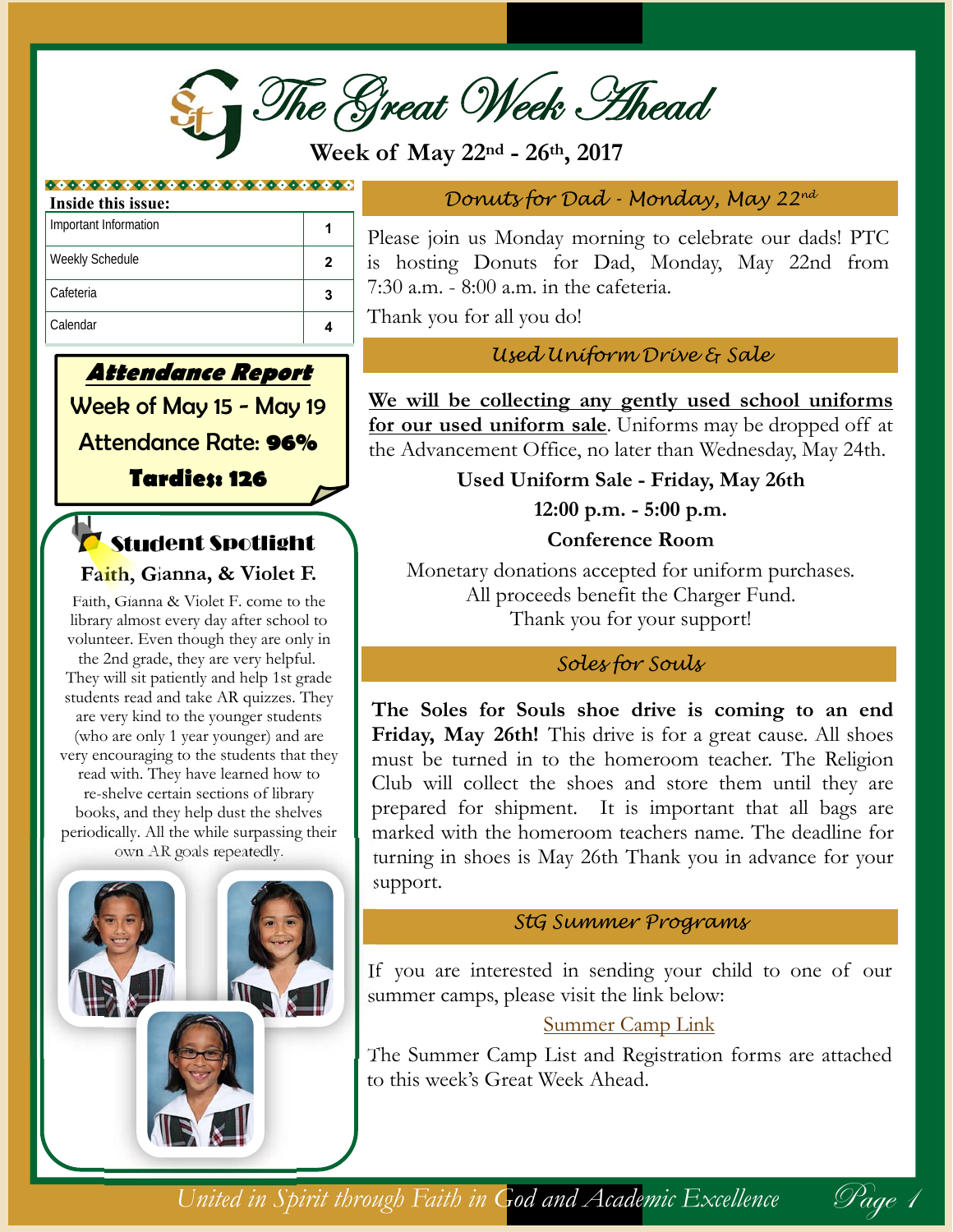| Weekly Calendar           |                                                                                                                                                                                                                                                                                                                                    |  |  |  |  |  |  |
|---------------------------|------------------------------------------------------------------------------------------------------------------------------------------------------------------------------------------------------------------------------------------------------------------------------------------------------------------------------------|--|--|--|--|--|--|
| Date                      | <b>Description of Event</b>                                                                                                                                                                                                                                                                                                        |  |  |  |  |  |  |
| <b>Sunday</b>             |                                                                                                                                                                                                                                                                                                                                    |  |  |  |  |  |  |
| 05/21                     | 2nd & 3rd Grade Charger Fund Bake Sale after all morning masses                                                                                                                                                                                                                                                                    |  |  |  |  |  |  |
| <b>Monday</b>             | Donuts for Dad 7:30am - 8:00am in the Cafeteria                                                                                                                                                                                                                                                                                    |  |  |  |  |  |  |
| 05/22                     | 8th Grade Book Turn in Day                                                                                                                                                                                                                                                                                                         |  |  |  |  |  |  |
| <b>Tuesday</b>            | 8th Grade Mo Ranch Trip                                                                                                                                                                                                                                                                                                            |  |  |  |  |  |  |
| 05/23                     |                                                                                                                                                                                                                                                                                                                                    |  |  |  |  |  |  |
| Wednesday<br>0.5/24       | Liturgy is moved to Friday, May 26th<br>4th Grade Field Trip Alamo & Institute of Texan Cultures<br>All 4th grade students may come in spirit dress attire with shorts (appropriate length) as an option.                                                                                                                          |  |  |  |  |  |  |
| <b>Thursday</b><br>05/25  | PK3 Recognition Ceremony 8:30am in the Cafeteria                                                                                                                                                                                                                                                                                   |  |  |  |  |  |  |
| <b>Friday</b><br>05/26    | Early Release: PK3 - Kinder @ 11:30am, 1st - 3rd @ 11:40am, 4th - 8th @ 12:00pm<br>After School Care Available in the gym<br>8:15am Liturgy & PK4 Recognition Ceremony<br>Last day to turn in Soles for Souls<br>Last day for 8th grade students & 8th grade Luncheon<br>Used Uniform Sale 12:00pm - 5:00pm in the Conference Room |  |  |  |  |  |  |
| <b>Saturday</b><br>0.5/27 | 8th Grade Graduation 10:00am                                                                                                                                                                                                                                                                                                       |  |  |  |  |  |  |

## **St. Gregory the Great Spiritual Theme for the 2016 - 2017 School Year We Believe in the Communion of Saints**

In the fall of 2013 one of Pope Francis' General Audiences was focused on one of our profound Faith beliefs which we selected as our spiritual theme for the school year. He said, "Today I would like to speak about a very beautiful reality of our



faith, namely, the 'communion of saints'." Those of us who believe in Jesus the Christ and are baptized into the Church are bonded in the communion of saints.

This year it has been our hope and desire that all of our students, faculty, staff and families have grown in their knowledge and love for all saints but especially for those whose lives touched us as we spent time with their faith stories. We are grateful to the following holy women and men who are now more intimately a part of our lives: St. Gregory the Great, St. Anthony of Padua, St. Kateri Tekawitha, St. Louis and Zelie Martin, St. Elizabeth Ann Seton, Sts. Monica and Augustine, St. Teresa of Calcutta, St. Maria Goretti, and St. John Paul II.

**May their lives continue to guide us during our earthly journey so we may join them one day in praising our gracious**  and loving God in Heaven. Amen.



*United in Spirit through Faith in God and Academic Excellence Page 2*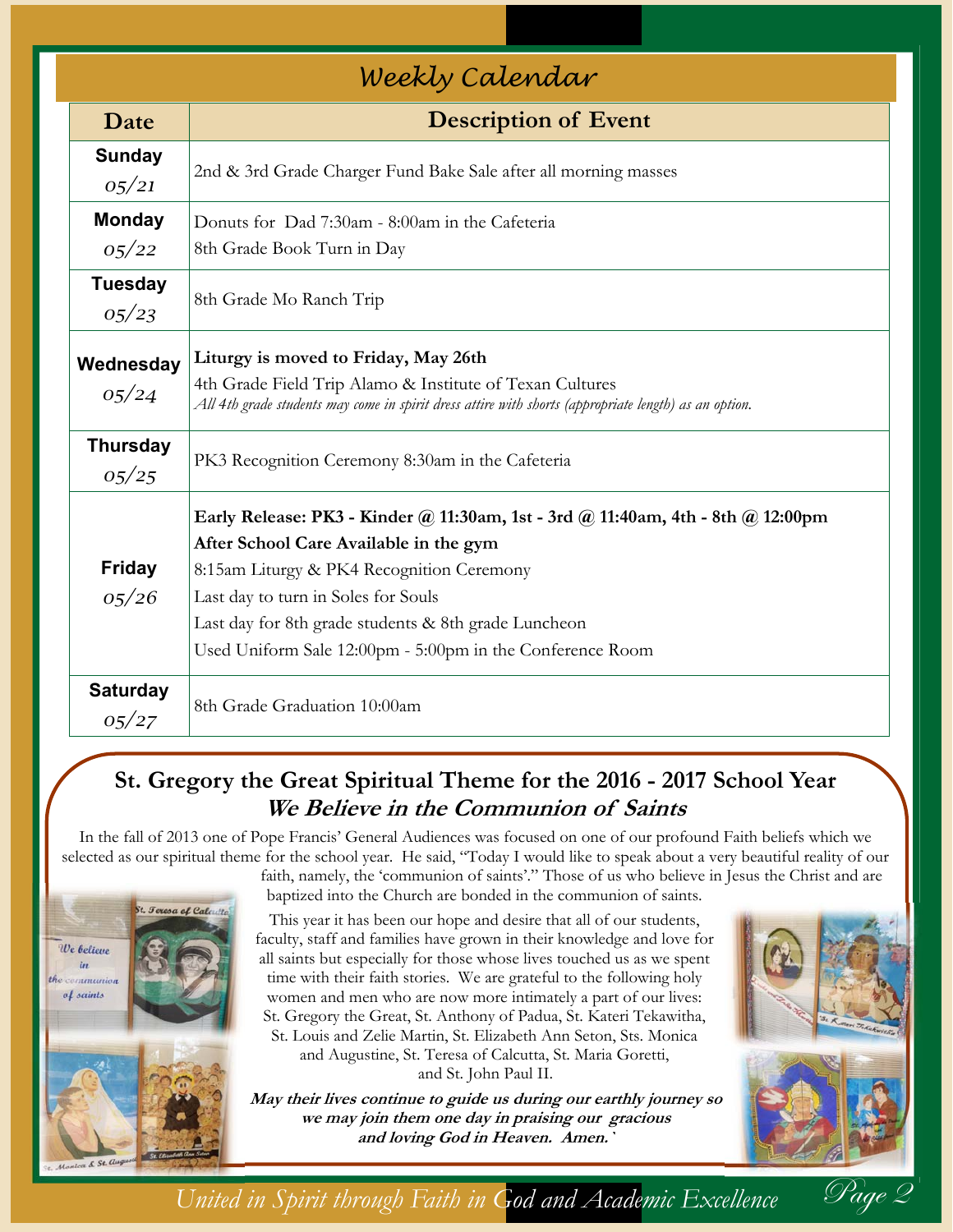

# *Cafeteria Menu*



*Cafeteria will begin selling ice cream during lunch for \$1.00* 

|                  | <b>Monday</b><br>05/22                                                                    | Tuesday<br>05/23                                                                          | Wednesday<br>05/24                                                        | <b>Thursday</b><br>05/25                                                             | Friday<br>05/26                                                       |
|------------------|-------------------------------------------------------------------------------------------|-------------------------------------------------------------------------------------------|---------------------------------------------------------------------------|--------------------------------------------------------------------------------------|-----------------------------------------------------------------------|
| <b>Breakfast</b> | French Toast<br>or Cold Cereal<br>Orange or Apple<br>Juice<br>Milk                        | Plain or Chocolate<br>Chip Pancakes<br>or Cold Cereal<br>Orange or Apple<br>Juice<br>Milk | Bean & Cheese Tacos<br>or Cold Cereal<br>Orange or Apple<br>Juice<br>Milk | Kolache<br>or Cold Cereal<br>Orange or Apple<br>Juice<br>Milk                        | Biscuit w/Jelly<br>or Cold Cereal<br>Orange or Apple<br>Juice<br>Milk |
| Lunch            | <b>Steak Fingers</b><br><b>Mashed Potatoes</b><br><b>Steamed Carrots</b><br>Fruit<br>Milk | Beef Crispy Tacos<br>Rice<br>Lettuce & Tomatoes<br>Fruit<br>Milk                          | Frito Pie w/Cheese<br><b>Buttered Corn</b><br>Fruit<br>Milk               | Plain or Cheese<br>Hamburger<br>Seasoned Fries<br>Lettuce & Pickles<br>Fruit<br>Milk | Grilled Cheese<br>Sandwich<br>Chips<br>Fruit<br>Milk                  |

**As we approach the end of the school year, it is IMPORTANT that ALL CAFETERIA BALANCES ARE CURRENT. Thank you for support.** 

REMINDER! The Soles for Souls shoe drive is coming to an end Friday, May 26th! This drive is for a great cause. All shoes must be turned in to the homeroom teacher. The Religion Club will collect the shoes and store them until they are prepared for shipment. It is important that all bags are marked with the homeroom teachers name.

**SOLES FOR SOULS** 

**The deadline for turning in shoes is May 26th Thank you in advance for your support.**

> **St. Gregory the Great Catholic School Summer Camps Available!**

**If you are interested in sending your child to one of our summer camps, please visit the link below:** 

**Summer Camp Link** 

**The Summer Camp List and Registration forms are attached to this week's Great Week Ahead.** 

United in Spirit through Faith in God and Academic Excellence Fage &